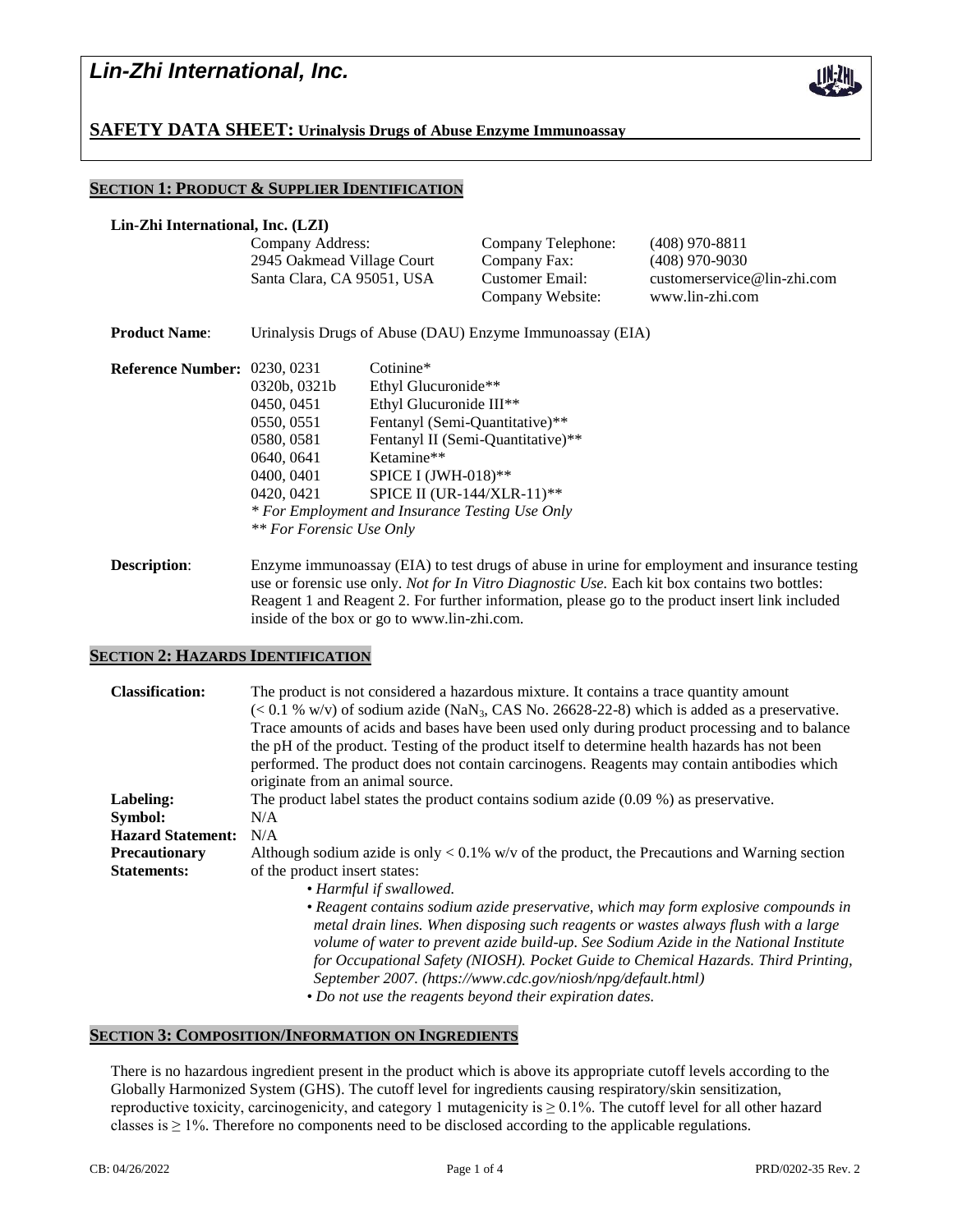

## **SECTION 4: FIRST AID MEASURES**

**Potential Routes of Exposure**: Skin contact, eye contact, and accidental ingestion. Inhalation is highly unlikely. **Skin contact:** Wash affected area thoroughly with soap and water. Remove contaminated clothing and shoes. **Eye contact:** Flush with plenty of water for at least 15 minutes. **Ingestion:** If swallowed, wash out mouth with water and drink plenty of water. *If adverse symptoms are experienced, contact a physician as a precautionary measure.*

## **SECTION 5: FIRE FIGHTING MEASURES**

| <b>Suitable Extinguishing Media:</b> | Typical media is suitable.                                           |
|--------------------------------------|----------------------------------------------------------------------|
| Unsuitable extinguishing media:      | None are known.                                                      |
| Specific hazards in case of fire:    | None are known.                                                      |
| Special protective equipment         | Use the typical equipment and precautions. There is a recommendation |
| and precaution for fire fighters:    | to wear a self-contained breathing apparatus.                        |
|                                      |                                                                      |

#### **SECTION 6: ACCIDENTAL RELEASE MEASURES**

- **Personal Precautions**: If the liquid product is spilled, take the proper precautions to minimize exposure to it by wearing the appropriate personal protective equipment (PPE).
- **Cleaning Methods**: Quarantine the spill area and minimize spreading of spilled liquid. Soak up the liquid with a suitable absorbent material such as a mat pad. Clean the spill area thoroughly with soap and water. When disposing of the product by means of plumbing, always flush with a large volume of water to prevent long-term sodium azide accumulation in the metal plumbing. Observe and obey federal, state, and local laws and ordinances regarding proper disposal practices.
- **Environmental Precautions**: Collect the spilled liquid, absorbent material, and rinse water into suitable containers for proper disposal in accordance with applicable waste disposal regulations. Prevent runoff into sewers, storm drains, surface waters, and soil.

### **SECTION 7: HANDLING AND STORAGE**

**Handling:** Wear PPE such as gloves, lab coats, and safety glasses as necessary. Avoid contact with eyes or skin. Storage: Keep the product tightly closed. Store at 2-8<sup>°</sup>C. Do not expose to extreme temperatures.

# **SECTION 8: EXPOSURE CONTROL/PERSONAL PROTECTION**

**Occupational Exposure Limits:** There are no established exposure limits for this product. *Personal Protective Equipment (PPE)* **Eye Protection**: Wear safety glasses with side shields. Have eye wash stations available as a precaution. **Skin Protection**: Wear lab coat over clothing and gloves.

**Respiratory Protection**: Inhalation is unlikely.

## **SECTION 9: PHYSICAL AND CHEMICAL PROPERTIES**

**Physical state:** Liquid Liquid Liquid Liquid Liquid Liquid Liquid Liquid Liquid Liquid Liquid Liquid Liquid Liquid Liquid Liquid Liquid Liquid Liquid Liquid Liquid Liquid Liquid Liquid Liquid Liquid Liquid Liquid Liquid L *Appearance:* Transparent Transparent Transparent Transparent No odor No odor *Odor* No odor No odor No odor No odor *pH:*  $\sim$  5.0  $\sim$  7.2 to 8.2 *Flammable Liquid:* No No No No No *Solubility:* Soluble in Water Soluble in Water *Specific Gravity:*  $\sim$ 1.0  $\sim$ 1.0

**Reagent 1 Reagent 2** 

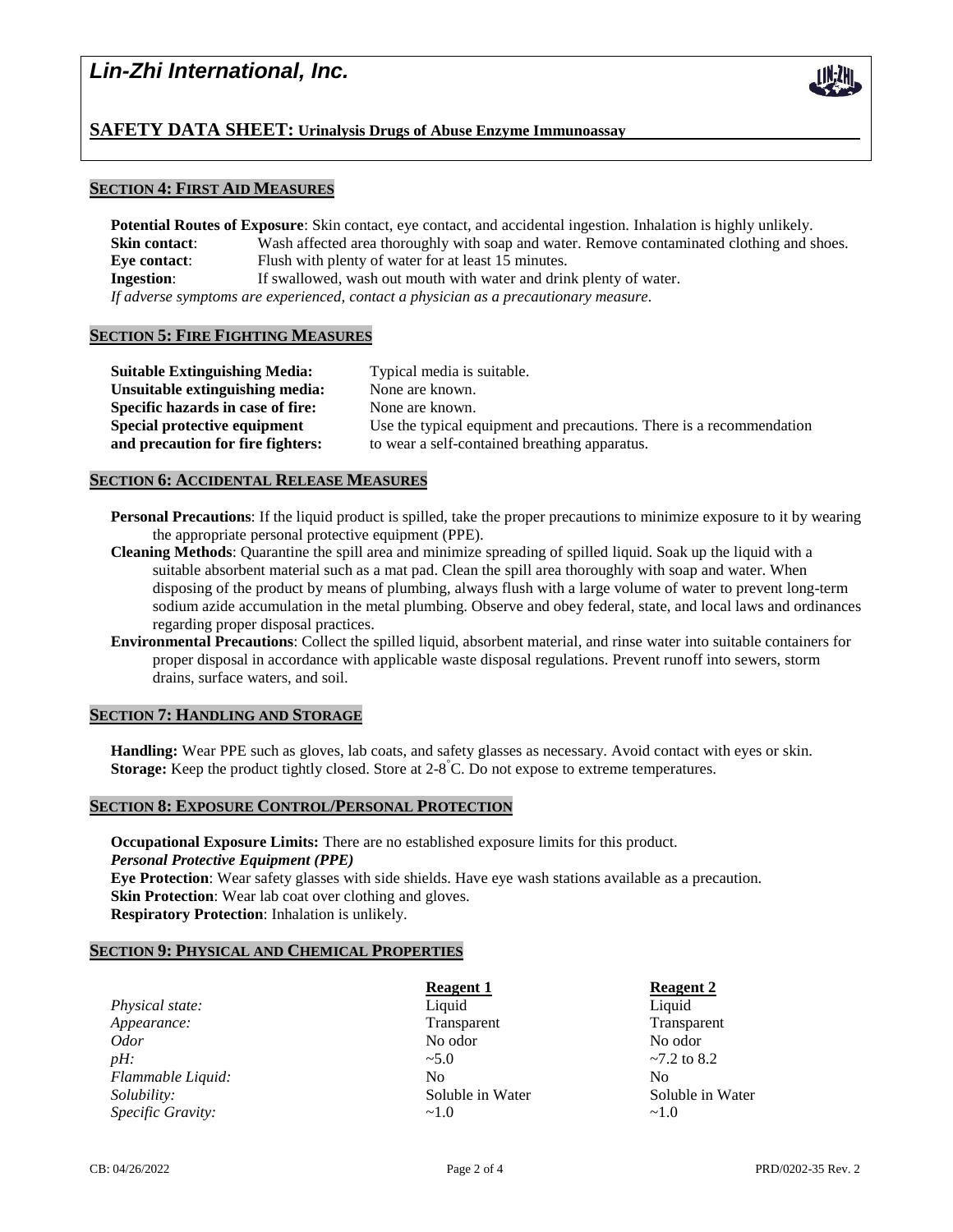# *Lin-Zhi International, Inc.*

## **SAFETY DATA SHEET: Urinalysis Drugs of Abuse Enzyme Immunoassay**

## **SECTION 10: STABILITY AND REACTIVITY**

**Chemical Stability:** Stable under normal conditions of use.

- **Possibility of hazardous reactions**: Although sodium azide is < 0.1 % w/v of the product, sodium azide build up may occur over time in metal plumbing if the product is not properly disposed, leading to explosive and shock sensitive components. An extra precaution is to schedule a routine assessment of the plumbing system.
- **Conditions to Avoid**: Sodium azide build up in metal plumbing may be avoided by flushing the product with a large volume of water when disposing of it. Additionally, introducing the reagent to acidic conditions below a pH of 4.8 should be avoided.

**Materials to Avoid**: None are known.

**Hazardous Decomposition Products**: None are known.

## **SECTION 11: TOXICOLOGICAL INFORMATION**

**Skin (Irritancy and Acute Toxicity):** No data is available. **Eye (Irritancy and Acute Toxicity):** No data is available. **Ingestion:** No data is available. **Chronic Toxicity (Target Organ Effects):** No data is available. **Mutagenicity:** No data is available. **Inhalation:** No data is available. Low risk of inhalation.

#### **SECTION 12: ECOLOGICAL INFORMATION**

**Persistence and Degradability:** No data is available. **Bio-accumulative potential:** No data is available. **Mobility:** No data is available. **Aquatic Toxicity**: No data is available.

### **SECTION 13: DISPOSAL CONSIDERATION**

The proper disposal method consists of running a large volume of water with the disposal of the product and/or product wastes in order to prevent sodium azide buildup in metal plumbing. Dispose of the product separately from other waste materials. Follow applicable local, state, and federal regulations for disposal, as some guidelines may require more precautionary measures for disposal of dilute sodium azide reagents, such as segregation of the waste products and treatment.

#### **SECTION 14: TRANSPORT INFORMATION**

These goods are not hazardous and are not regulated for transport by IATA.

**Proper Shipping Name:** *None assigned* **Hazard Class:** None assigned **Packing Group:** N/A **Marine Pollutant:** No

**Note**: These are perishable, liquid products. The products are packed with ice to maintain an approximately 2-8°C temperature range during transit. The marking of "up" arrows on the packaging box denote the direction the box should be placed in order to keep the products upright.